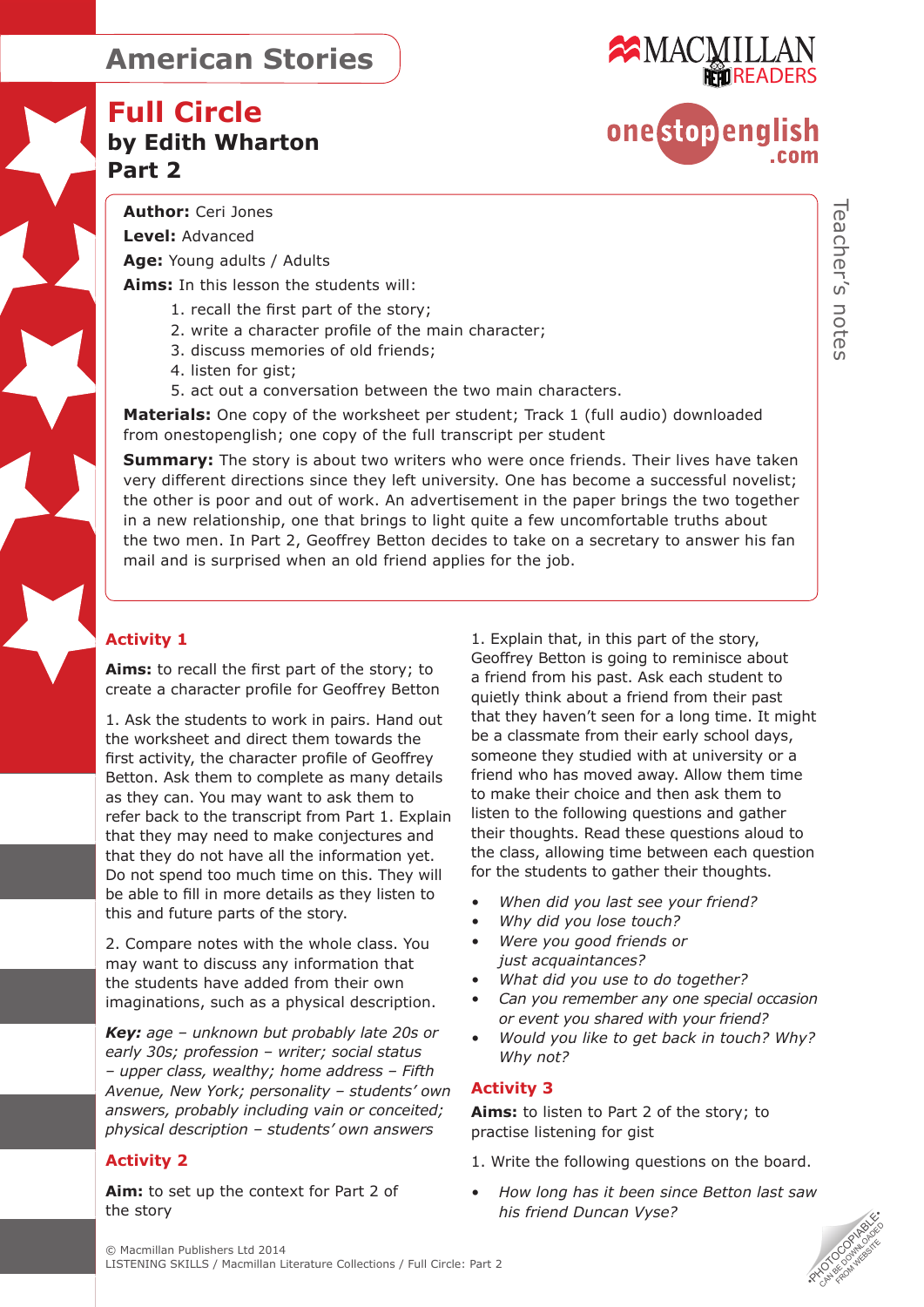# **Full Circle by Edith Wharton Part 2**

- *• What was Vyse doing at the time?*
- *• In what way did Betton let his friend down?*
- *• How does he feel about it?*

Before setting students the task, make sure they understand the phrase *to let someone down* (*to make someone disappointed by not doing something that they are expecting you to do*). You may want to elicit some examples of friends letting each other down; for example, forgetting to meet, arriving late or breaking a promise. Also, write up the names of the four men mentioned in this part of the story: Betton, Strett, Vyse (pronounced /vaɪzi/) and Apthorn. Explain who each one is: Betton is the main character; Strett is his valet; Vyse is his old friend; Apthorn is Betton's publisher. Explain that they need to know who the characters are in order to follow the story.

2. Ask them to listen to the story, follow the gist and answer the questions on the board. Play Track 1.

3. Ask the students to compare their answers in small groups.

*Key: 1. many years; 2. writing; 3. He kept forgetting to show Vyse's manuscript to his publisher friend.; 4. He feels some guilt.* 

4. Elicit the answers. Then, prompt a discussion on why Betton let his friend down and what might have happened if he hadn't.

5. Ask them to look at the more detailed comprehension questions in Activity 3 on the worksheet. Explain that this is a memory test – you don't expect them to be able to answer all the questions but to try and answer as many as they can. Allow them a few minutes to answer as many of the questions as possible and then give them the transcript for them to check their answers.

*Key: 1. the following Monday; 2. half a million; 3. at 10 o'clock; 4. getting dressed; 5. He kept forgetting.; 6. anything, as long as they would advance him \$200; 7. It went missing.; 8. Although he felt some guilt to start with, he comes to suspect that Vyse has sent a lady to retrieve his manuscript, which makes him furious, and so feels exonerated.*



6. Ask the students to think about how Vyse felt about the incident of the forgotten manuscript. Then, ask them to work in pairs and write a brief account of what happened from Vyse's point of view.

#### **Activity 4**

**Aim:** to imagine and act out a conversation between the two main characters

1. Ask the students to work in two groups, A and B. Explain that they are going to prepare a conversation between Betton and Vyse about the forgotten manuscript, and then they are going to act it out. Refer them to Activity 4 on the worksheet. Allow plenty of time for preparation. Monitor closely, prompting where necessary.

2. Put students in pairs, with one student from group A and one student from group B. Ask them to act out the conversation between the two men.

3. Ask each pair to report back on their conversation. Invite one or two of the pairs to repeat the role-play for the whole class and invite comments on similarities and differences.

**Alternative approach:** If you have recording facilities available in the classroom (smartphones, for example), ask the students to record their role-plays. Then, listen back and have students comment on the experience to the whole class.

#### **Follow-up tasks**

1. Ask students to find and bring to class photos of themselves with friends from the past. They can be used as a springboard for discussing who they still keep in touch with and who they don't, what has happened to the people in the photos and how they've changed (or haven't changed) and so on.

2. Ask the students to research the early life of a current best-selling novelist, writing either in English or in the student's mother tongue. It should preferably be someone they like or are familiar with. They prepare short presentations for the following lesson.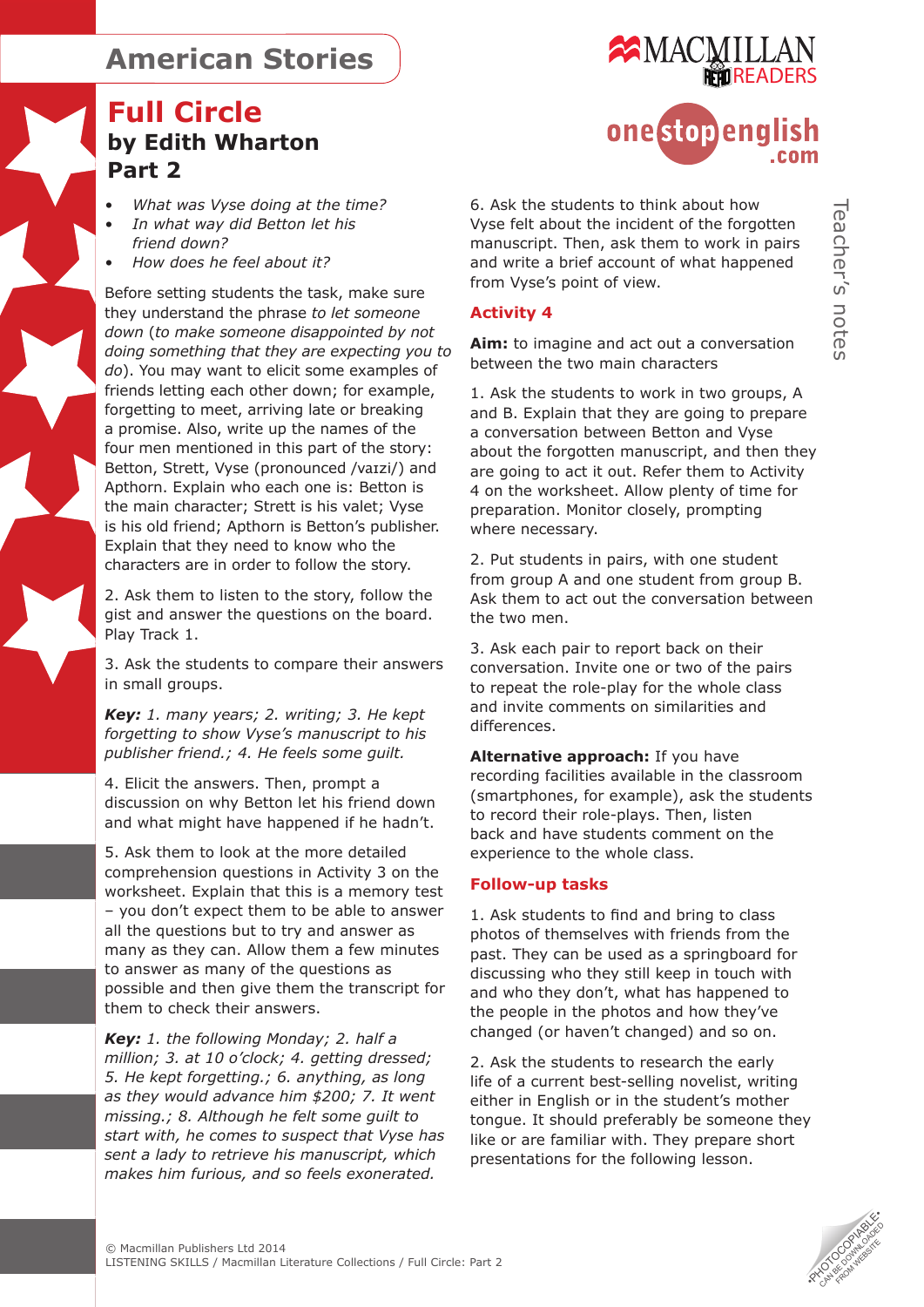

### **Full Circle by Edith Wharton Part 2**

**Activity 1** 

**Character profile: Geoffrey Betton** 

| age                  |  |
|----------------------|--|
| profession           |  |
| social status        |  |
| home address         |  |
| personality          |  |
| physical description |  |

### **Activity 2**

**Read the short introduction and discuss the questions.** 

Geoffrey Betton's first novel, which was a best-seller and made him both rich and famous, was called *Diadems and Faggots*. A diadem is a type of crown and it is sometimes used as a symbol of power or dignity. A faggot is a bundle of firewood and can symbolize humility or poverty. His second novel is called *Abundance*.

**Think about the titles of the novels. What do you think they might be about? What connection do you think they might have with Betton's life?** 

### **Activity 3**

**Answer as many of the questions as you can from memory.** 

- 1. When will Betton's second novel appear?
- 2. How many people will read it in the first month?
- 3. At what time is Vyse coming to see Betton?
- 4. What is Betton doing as he thinks about Vyse?
- 5. Why didn't Betton get in touch with Apthorn?
- 6. How much money did Vyse want for his novel?
- 7. What happened to the manuscript?
- 8. How does Betton feel about the forgotten manuscript by the end of Part 2?

### **Activity 4**

**Group A** – Discuss Betton's version and point of view. Prepare to apologize and explain what happened, maybe even defend your actions.

What happened to the manuscript once he got it back.<br>
© Macmillan Publishers Ltd 2014<br>LISTENING SKILLS / Macmillan Literature Collections / Full Circle: Part 2 **Group B** – Discuss Vyse's version and point of view. Discuss how you think Vyse might feel about the incident, whether he is still angry with Betton or not and

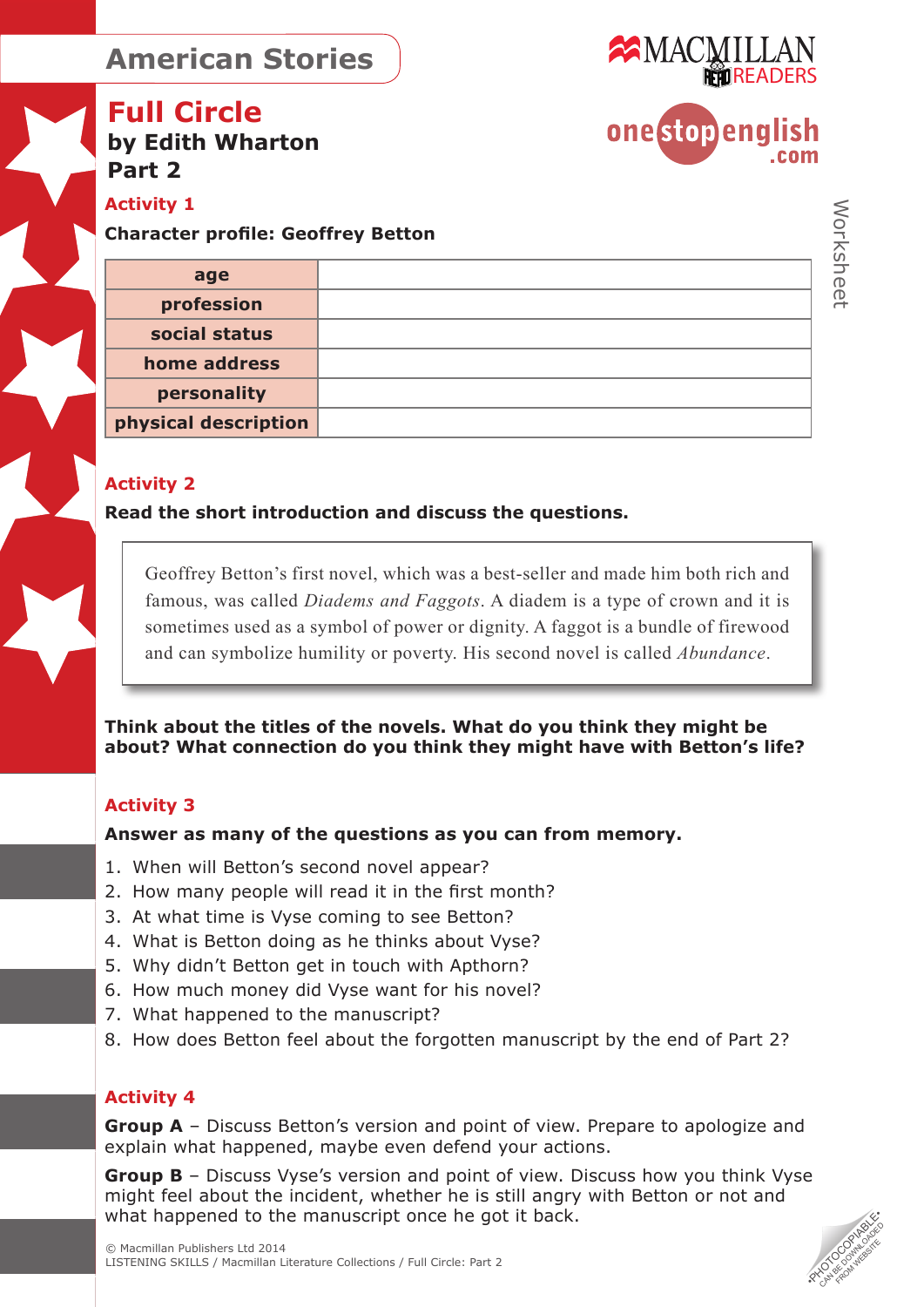



onestopenalish  $com$ 

Wistfully, almost plaintively, he contemplated the breakfast-tray with which Strett **presently** appeared. It bore only two notes and the morning **journals**, but he knew that within the week it would groan under its **epistolary burden**. The very newspapers flung the fact at him as he opened them.

READY ON MONDAY. GEOFFREY BETTON'S NEW NOVEL. ABUNDANCE. BY THE AUTHOR OF "DIADEMS AND FAGGOTS". FIRST EDITION OF ONE HUNDRED AND FIFTY THOUSAND ALREADY SOLD OUT.

ORDER NOW.

A hundred and fifty thousand volumes! And an average of three readers to each! Half a million of people would be reading him within a week, and every one of them would write to him, and their friends and relations would write too. He laid down the paper with a shudder.

The two notes looked harmless enough, and the **calligraphy** of one was vaguely familiar. He opened the envelope and looked at the signature: Duncan Vyse. He had not seen the name in years – what on earth could Duncan Vyse have to say? He ran over the page and dropped it with a wondering exclamation, which the watchful Strett, reentering, met by a tentative "Yes, sir?"

"Nothing. Yes – that is –" Betton picked up the note. "There's a gentleman, a Mr. Vyse, coming to see me at ten."

Strett glanced at the clock. "Yes, sir. You'll remember that ten was the hour you appointed for the secretaries to call, sir."

Betton nodded. "I'll see Mr. Vyse first. My clothes, please."

As he got into them, in the state of irritable hurry that had become almost chronic with him, he continued to think about Duncan Vyse. They had seen a lot of each other for the few years after both had left Harvard: the hard happy years when Betton had been grinding at his business and Vyse – poor devil! – trying to write. The novelist recalled his friend's attempts with a smile; then the memory of one small volume came back to him. It was a novel: "The Lifted Lamp." There was stuff in that, certainly. He remembered Vyse's tossing it down on his table with a gesture of despair when it came back from the last publisher. Betton, taking it up indifferently, had sat riveted till daylight. When he ended, the impression was so strong that he said to himself: "I'll tell Apthorn" about it – I'll go and see him to-morrow." His own secret literary yearnings gave him a passionate desire to champion Vyse, to see him triumph over the ignorance and timidity of the publishers. Apthorn was the youngest of the **guild**, still capable of opinions and the courage of them, a personal friend of Betton's, and, as it happened, the man afterward to become known as the privileged publisher of "Diadems and Faggots." Unluckily the next day something unexpected turned up, and Betton forgot about Vyse and his manuscript. He continued to forget for a month, and then came a note from Vyse, who was ill, and wrote to ask what his friend had done. Betton did not like to say "I've done nothing," so he left the note unanswered, and vowed again: "I'll see Apthorn."

The following day he was called to the West on business, and was gone a month.

Track 1